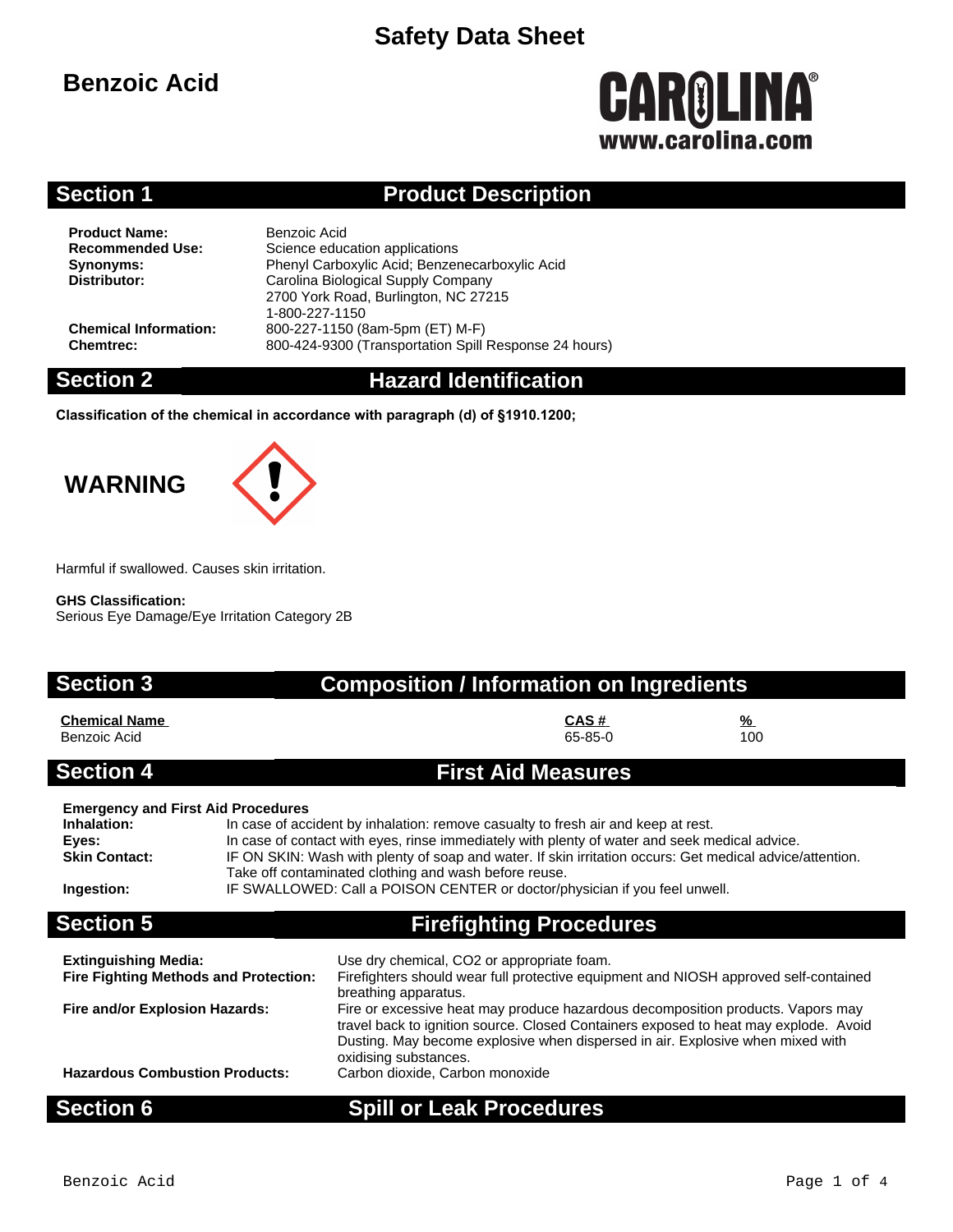Prevent the spread of any spill to minimize harm to human health and the environment if safe to do so. Wear complete and proper personal protective equipment following the recommendation of Section 8 at a minimum. Dike with suitable absorbent material like granulated clay. Gather and store in a sealed container pending a waste disposal evaluation. Gather and store in a sealed container pending a waste disposal evaluation.

**Section 7 Handling and Storage**

| Handling:            | Wash thoroughly after handling. Do no eat, drink or smoke when using this product. Avoid release to the<br>environment. Wear protective gloves/protective clothing/eye protection/face protection. Keep container tightly<br>closed in a cool, well-ventilated place. Avoid contact with skin and eyes. Do not ingest or take internally. Avoid<br>contact with clothing. After contact with skin, wash immediately with plenty of water. |
|----------------------|-------------------------------------------------------------------------------------------------------------------------------------------------------------------------------------------------------------------------------------------------------------------------------------------------------------------------------------------------------------------------------------------------------------------------------------------|
| Storage:             | Keep container tightly closed in a cool, well-ventilated place.                                                                                                                                                                                                                                                                                                                                                                           |
| <b>Storage Code:</b> | Green - general chemical storage                                                                                                                                                                                                                                                                                                                                                                                                          |

| <b>Section 8</b>                                                              | <b>Protection Information</b>                                                                                                                                                                                                                                                                                                                                                                                                                                                                                                   |        |                 |        |
|-------------------------------------------------------------------------------|---------------------------------------------------------------------------------------------------------------------------------------------------------------------------------------------------------------------------------------------------------------------------------------------------------------------------------------------------------------------------------------------------------------------------------------------------------------------------------------------------------------------------------|--------|-----------------|--------|
|                                                                               | <b>ACGIH</b>                                                                                                                                                                                                                                                                                                                                                                                                                                                                                                                    |        | <b>OSHA PEL</b> |        |
| <b>Chemical Name</b>                                                          | <u>(TWA)</u>                                                                                                                                                                                                                                                                                                                                                                                                                                                                                                                    | (STEL) | <u>(TWA)</u>    | (STEL) |
| No data available                                                             | N/A                                                                                                                                                                                                                                                                                                                                                                                                                                                                                                                             | N/A    | N/A             | N/A    |
| <b>Control Parameters</b>                                                     |                                                                                                                                                                                                                                                                                                                                                                                                                                                                                                                                 |        |                 |        |
| <b>Engineering Measures:</b>                                                  | No exposure limits exist for the constituents of this product. General room ventilation                                                                                                                                                                                                                                                                                                                                                                                                                                         |        |                 |        |
| <b>Personal Protective Equipment (PPE):</b><br><b>Respiratory Protection:</b> | might be required to maintain operator comfort under normal conditions of use.<br>Lab coat, apron, eye wash, safety shower.<br>Respiratory protection may be required to avoid overexposure when handling this<br>product. General or local exhaust ventilation is the preferred means of protection. Use a<br>respirator if general room ventilation is not available or sufficient to eliminate symptoms.                                                                                                                     |        |                 |        |
| <b>Eye Protection:</b>                                                        | Wear chemical splash goggles when handling this product. Have an eye wash station<br>available.                                                                                                                                                                                                                                                                                                                                                                                                                                 |        |                 |        |
| <b>Skin Protection:</b><br>Gloves:                                            | Avoid skin contact by wearing chemically resistant gloves, an apron and other protective<br>equipment depending upon conditions of use. Inspect gloves for chemical break-through<br>and replace at regular intervals. Clean protective equipment regularly. Wash hands and<br>other exposed areas with mild soap and water before eating, drinking, and when leaving<br>work. Inspect gloves for chemical break-through and replace at regular intervals. Clean<br>protective equipment regularly.<br>No information available |        |                 |        |
| Saction Q                                                                     | Physical Data                                                                                                                                                                                                                                                                                                                                                                                                                                                                                                                   |        |                 |        |

**Appearance:** Crystalline Solid **Vapor Density (Air=1):** 4.21 **Odor:** No data available **Specific Gravity:** 1.316 **pH:** 2.5 - 3.5 at 20 °C (68 °F)<br>**Melting Point:** 121 - 125 C **Flash Point:** 121 C **Viscosity:** No data available

## **Section 9 Physical Data**

**Formula:** C7H6O2 **Vapor Pressure:** 0.0011 hPa at 20 °C **Evaporation Rate (BuAc=1): N/A Odor Threshold:** No data available **Solubility in Water:** Practically Insoluble **pH:** 2.5 - 3.5 at 20 °C (68 °F) **Solubility Log Pow (calculated):** 1.88 **Melting Point:** 121 - 125 C<br> **Boiling Point:** 249 C<br> **Boiling Point:** 249 C **Boiling Point:** 249 C<br> **Boiling Point:** 121 C<br> **Plash Point:** 121 C **Percent Volatile by Volume: N/A** 

### **Section 10 Reactivity Data**

**Reactivity:** No data available<br> **Chemical Stability:** No data available<br>
Stable under norm **Conditions to Avoid:** None known. **Hazardous Polymerization:** Will not occur

Stable under normal conditions. **Incompatible Materials:** Caustics (bases), Strong oxidizing agents, Strong reducing agents

### **Section 11 Toxicity Data**

**Delayed Effects:** 

**Routes of Entry Inhalation and ingestion. Symptoms (Acute):** Eye disorders, , Respiratory disorders<br>**Delaved Effects:** No data available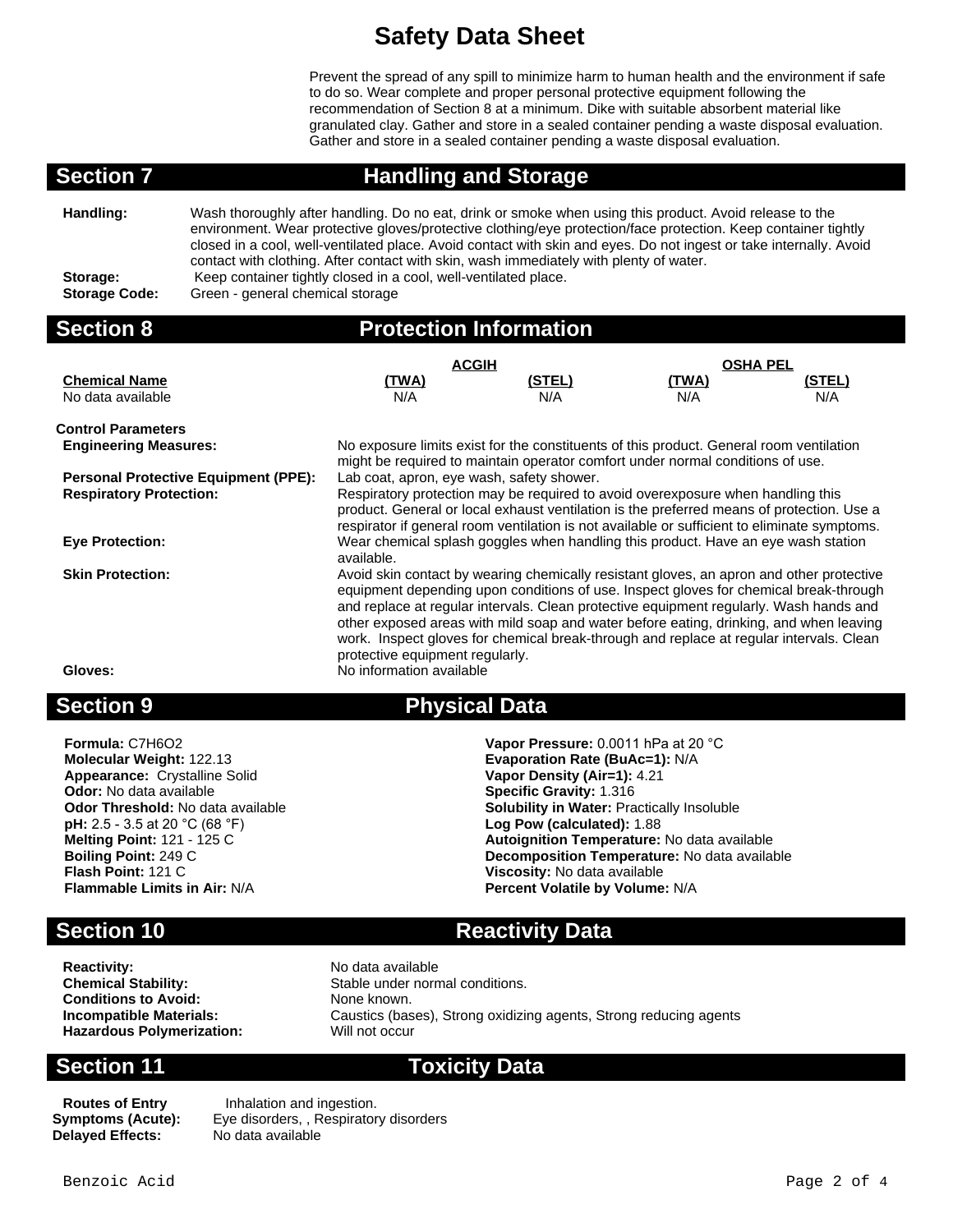| <b>Acute Toxicity:</b><br><b>Chemical Name</b><br>Benzoic Acid                                                                                                            | <b>CAS Number</b><br>65-85-0                                                                                                                                                                                                                                                    | Oral LD50<br>Oral LD50 Mouse<br>1940 mg/kg<br>Oral LD50 Rat<br>1700 mg/kg | Dermal LD50<br>Not determined | <b>Inhalation LC50</b><br>Not determined |
|---------------------------------------------------------------------------------------------------------------------------------------------------------------------------|---------------------------------------------------------------------------------------------------------------------------------------------------------------------------------------------------------------------------------------------------------------------------------|---------------------------------------------------------------------------|-------------------------------|------------------------------------------|
| <b>Carcinogenicity:</b><br><b>Chemical Name</b><br>No data available                                                                                                      | <b>CAS Number</b><br>65-85-0                                                                                                                                                                                                                                                    | <b>IARC</b><br>Not listed                                                 | <b>NTP</b><br>Not listed      | <b>OSHA</b><br>Not listed                |
| <b>Chronic Effects:</b><br><b>Mutagenicity:</b><br>Teratogenicity:<br>Sensitization:<br><b>Reproductive:</b><br><b>Target Organ Effects:</b><br>Acute:<br><b>Chronic:</b> | No evidence of a mutagenic effect.<br>No evidence of a teratogenic effect (birth defect).<br>No evidence of a sensitization effect.<br>No evidence of negative reproductive effects.<br>See Section 2<br>Not listed as a carcinogen by IARC, NTP or OSHA., Mutation data cited. |                                                                           |                               |                                          |
| <b>Section 12</b>                                                                                                                                                         |                                                                                                                                                                                                                                                                                 | <b>Ecological Data</b>                                                    |                               |                                          |
| Overview:<br><b>Mobility:</b>                                                                                                                                             | This material is not expected to be harmful to the ecology.<br>No data                                                                                                                                                                                                          |                                                                           |                               |                                          |

Persistence: No data **Bioaccumulation:** No data<br> **Degradability:** No data **Degradability:** No data<br> **Other Adverse Effects:** No data **Other Adverse Effects:** 

**Chemical Name CAS Number Eco Toxicity**

Benzoic Acid 65-85-0 96 HR LC50 GAMBUSIA AFFINIS 180 MG/L 24 HR EC50 DAPHNIA MAGNA 300 MG/L 48 HR EC50 DAPHNIA MAGNA 860 MG/L [STATIC] 3 HR EC50 ANABAENA INAEQUALIS 5 MG/L

### **Section 13 Disposal Information**

### **Disposal Methods:** Dispose in accordance with all applicable Federal, State and Local regulations. Always contact a permitted waste disposer (TSD) to assure compliance. **Waste Disposal Code(s):** Not Determined

### **Section 14 Transport Information**

### **Ground - DOT Proper Shipping Name: Air - IATA Proper Shipping Name:**

Not regulated in small quantities. Would be regulated as UN3077 only if the reportable quantity (5000 lbs) is exceeded.

Not regulated for air transport by IATA.

### **Section 15 Regulatory Information**

| <b>TSCA Status:</b> | All components in this product are on the TSCA Inventory. |
|---------------------|-----------------------------------------------------------|
|                     |                                                           |

| <b>Chemical Name</b> | <b>CAS</b><br><b>Number</b> | <b>§ 313 Name</b> | § 304 RQ             | <b>CERCLA RQ</b>                         | <b>S 302 TPQ</b> | <b>CAA 112(2)</b><br>TQ |
|----------------------|-----------------------------|-------------------|----------------------|------------------------------------------|------------------|-------------------------|
| Benzoic Acid         | 65-85-0                     | No                | 5000 lb<br><b>RQ</b> | 5000 lb final<br>RQ: 2270 kg<br>final RQ | No               | No                      |

**Section 16** 

**California Prop 65:** California Proposition 65 ingredients

| <b>Additional</b>  |
|--------------------|
| <b>Information</b> |